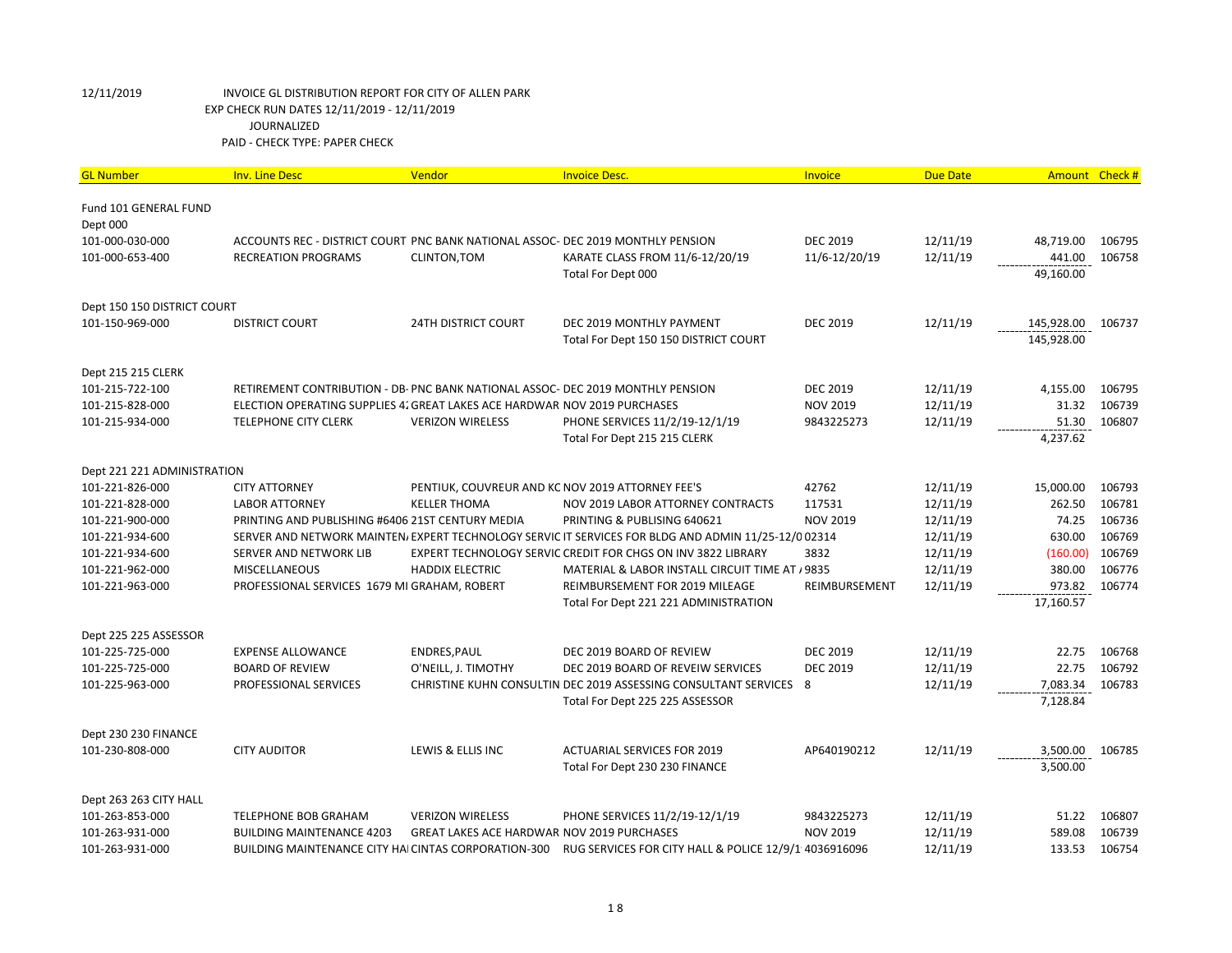| <b>GL Number</b>                          | <b>Inv. Line Desc</b>                                                           | Vendor                                            | <b>Invoice Desc.</b>                                                        | Invoice                     | <b>Due Date</b> | <b>Amount</b> | Check# |
|-------------------------------------------|---------------------------------------------------------------------------------|---------------------------------------------------|-----------------------------------------------------------------------------|-----------------------------|-----------------|---------------|--------|
| 101-263-931-000                           | <b>BUILDING MAINTENANCE</b>                                                     | <b>VETERANS CLEANING</b>                          | DEC 2019 CLEANING SERVICES DPW                                              | 19-2611                     | 12/11/19        | 480.00        | 106810 |
| 101-263-931-000                           | <b>BUILDING MAINTENANCE</b>                                                     | <b>VETERANS CLEANING</b>                          | NOV 2019 CLEANING SERVICES CITY HALL                                        | 19-1011                     | 12/11/19        | 1,960.00      | 106810 |
| 101-263-985-000                           | CAPITAL OUTLAY-BUILDING LEASE SHREDCORP.                                        |                                                   | <b>SHREDDING SERVICES</b>                                                   | 4131161                     | 12/11/19        | 135.00        | 106802 |
|                                           |                                                                                 |                                                   | Total For Dept 263 263 CITY HALL                                            |                             |                 | 3,348.83      |        |
| Dept 305 305 POLICE DEPARTMENT            |                                                                                 |                                                   |                                                                             |                             |                 |               |        |
| 101-305-722-100                           | RETIREMENT CONTRIBUTION - DB- PNC BANK NATIONAL ASSOC- DEC 2019 MONTHLY PENSION |                                                   |                                                                             | <b>DEC 2019</b>             | 12/11/19        | 92,755.00     | 106795 |
| 101-305-757-000                           | <b>OPERATING SUPPLIES</b>                                                       | FELTZ, ERON                                       | <b>REIMBURSEMENT FOR SAFETY VESTS</b>                                       | REIMBURSEMENT               | 12/11/19        | 61.43         | 106771 |
| 101-305-761-000                           | PRISONER BOARD                                                                  | STATE OF MICHIGAN                                 | SEX OFFENDER REGISTRATION FEE'S                                             | 551-552598                  | 12/11/19        | 30.00         | 106748 |
| 101-305-761-000                           | PRISONER BOARD                                                                  | <b>STATE OF MICHIGAN</b>                          | LIVE SCAN INVOICE POLICE DEPT                                               | 551-553203                  | 12/11/19        | 173.00        | 106749 |
| 101-305-805-000                           | <b>VEHICLE TOWING</b>                                                           | <b>CITY TOWING</b>                                | 52 VEHICLES TOWED, 9 PERSONAL 11/16-11/3(11/16-11/30/19                     |                             | 12/11/19        | 8,235.00      | 106757 |
| 101-305-934-000                           | <b>EQUIPMENT MAINTENANCE</b>                                                    | <b>WEST SHORE SERVICES</b>                        | ANNUAL INSPECTION & PREV MNT ON OUTDO 27101                                 |                             | 12/11/19        | 1,150.00      | 106812 |
| 101-305-934-500                           | <b>COMPUTER SOFTWARE POLICE</b>                                                 | CDW GOVERNMENT, LLC                               | IT EQUIPMENT POLICE DEPT                                                    | <b>VWM7818</b>              | 12/11/19        | 3,847.30      | 106753 |
| 101-305-934-500                           | <b>COMPUTER BREAK-FIX</b>                                                       |                                                   | EXPERT TECHNOLOGY SERVIC COMPUTER SERVICES POLICE DEPT                      | 02319                       | 12/11/19        | 1,485.00      | 106769 |
| 101-305-934-500                           | <b>COMPUTER BREAK-FIX POLICE</b>                                                |                                                   | EXPERT TECHNOLOGY SERVIC COMPUTER SERVICES POLICE DEPT                      | 3924                        | 12/11/19        | 920.00        | 106815 |
| 101-305-935-000                           | COMPUTER SOFTWARE MAINTEN/ CDW GOVERNMENT, LLC                                  |                                                   | IT EQUIPMENT FOR POLICE DEPT                                                | VZD5656                     | 12/11/19        | 2,812.46      | 106753 |
| 101-305-939-000                           | <b>VEHICLE MAINTENANCE</b>                                                      | BAKER'S GAS & WELDING SUI SUPPLIES                |                                                                             | 09216652                    | 12/11/19        | 26.77         | 106746 |
| 101-305-939-000                           | <b>VEHICLE MAINTENANCE</b>                                                      | <b>GLENDALE AUTO VALUE</b>                        | <b>PARTS</b>                                                                | 359-180985                  | 12/11/19        | 307.47        | 106772 |
| 101-305-939-000                           | <b>VEHICLE MAINTENANCE</b>                                                      | <b>GLENDALE AUTO VALUE</b>                        | PARTS FOR 2017 FORD POLICE VEHICLE                                          | 359-181101                  | 12/11/19        | 27.18         | 106772 |
| 101-305-939-000                           | <b>VEHICLE MAINTENANCE</b>                                                      | <b>GLENDALE AUTO VALUE</b>                        | PART FOR 2017 FORD POLICE VEHICLE                                           | 359-181092                  | 12/11/19        | 27.18         | 106772 |
| 101-305-939-000                           | <b>VEHICLE MAINTENANCE</b>                                                      | <b>VILLAGE FORD</b>                               | <b>PAARTS</b>                                                               | 422612                      | 12/11/19        | 262.38        | 106811 |
| 101-305-939-000                           | <b>VEHICLE MAINTENANCE</b>                                                      | <b>VILLAGE FORD</b>                               | <b>PARTS</b>                                                                | 422541                      | 12/11/19        | 262.38        | 106811 |
| 101-305-960-000                           | <b>EDUCATION &amp; TRAINING</b>                                                 |                                                   | HOLIDAY INN EXPRESS & SUIT LODGING FOR TRAINING 2/24/20-2/27/20             | OFFICER BACILE              | 12/11/19        | 270.30        | 106778 |
|                                           |                                                                                 |                                                   | Total For Dept 305 305 POLICE DEPARTMENT                                    |                             |                 | 112,652.85    |        |
| Dept 340 340 FIRE DEPARTMENT              |                                                                                 |                                                   |                                                                             |                             |                 |               |        |
| 101-340-722-100                           | RETIREMENT CONTRIBUTION - DB PNC BANK NATIONAL ASSOC- DEC 2019 MONTHLY PENSION  |                                                   |                                                                             | <b>DEC 2019</b>             | 12/11/19        | 61,837.00     | 106795 |
| 101-340-757-500                           | <b>RESCUE SUPPLIES</b>                                                          |                                                   | BAKER'S GAS & WELDING SUI NOV 2019 OXYGEN CYLINDER RENTAL FIRE DEP 09216535 |                             | 12/11/19        | 62.75         | 106746 |
| 101-340-768-000                           | <b>UNIFORMS</b>                                                                 | <b>ALLIE BROTHERS</b>                             | UNIFORM PATCHES FIRE DEPT                                                   | 77935                       | 12/11/19        | 300.00        | 106743 |
| 101-340-805-000                           | AMBULANCE BILLING                                                               | ACCUMED BILLING INC.                              | <b>NOV 2019 MONTHLY BILLING</b>                                             | 23446                       | 12/11/19        | 5,388.68      | 106738 |
| 101-340-853-000                           | <b>TELEPHONE</b>                                                                | COMCAST                                           | FIRE DEPT SERVICES 12/6-1/15/20                                             | 8529101680173474 D 12/11/19 |                 | 254.85        | 106759 |
| 101-340-853-000                           | <b>TELEPHONE DOUG LAFOND</b>                                                    | <b>VERIZON WIRELESS</b>                           | PHONE SERVICES 11/2/19-12/1/19                                              | 9843225273                  | 12/11/19        | 152.09        | 106807 |
| 101-340-931-000                           | <b>BUILDING MAINTENANCE 4221</b>                                                | <b>GREAT LAKES ACE HARDWAR NOV 2019 PURCHASES</b> |                                                                             | <b>NOV 2019</b>             | 12/11/19        | 83.36         | 106739 |
| 101-340-934-000                           | EQUIPMENT MAINTENANCE 4215 GREAT LAKES ACE HARDWAR NOV 2019 PURCHASES           |                                                   |                                                                             | <b>NOV 2019</b>             | 12/11/19        | 38.89         | 106739 |
| 101-340-939-000                           | <b>VEHICLE MAINTENANCE 4223</b>                                                 | <b>GREAT LAKES ACE HARDWAR NOV 2019 PURCHASES</b> |                                                                             | <b>NOV 2019</b>             | 12/11/19        | 88.38         | 106739 |
| 101-340-939-000                           | <b>VEHICLE MAINTENANCE</b>                                                      | BAKER'S GAS & WELDING SUI SUPPLIES                |                                                                             | 09216652                    | 12/11/19        | 26.77         | 106746 |
|                                           |                                                                                 |                                                   | Total For Dept 340 340 FIRE DEPARTMENT                                      |                             |                 | 68,232.77     |        |
| Dept 445 445 DEPARTMENT OF PUBLIC SERVICE |                                                                                 |                                                   |                                                                             |                             |                 |               |        |
| 101-445-722-100                           | RETIREMENT CONTRIBUTION - DB- PNC BANK NATIONAL ASSOC- DEC 2019 MONTHLY PENSION |                                                   |                                                                             | <b>DEC 2019</b>             | 12/11/19        | 21,038.00     | 106795 |
| 101-445-757-000                           | <b>OPERATING SUPPLIES 4236</b>                                                  | <b>GREAT LAKES ACE HARDWAR NOV 2019 PURCHASES</b> |                                                                             | <b>NOV 2019</b>             | 12/11/19        | 25.62         | 106739 |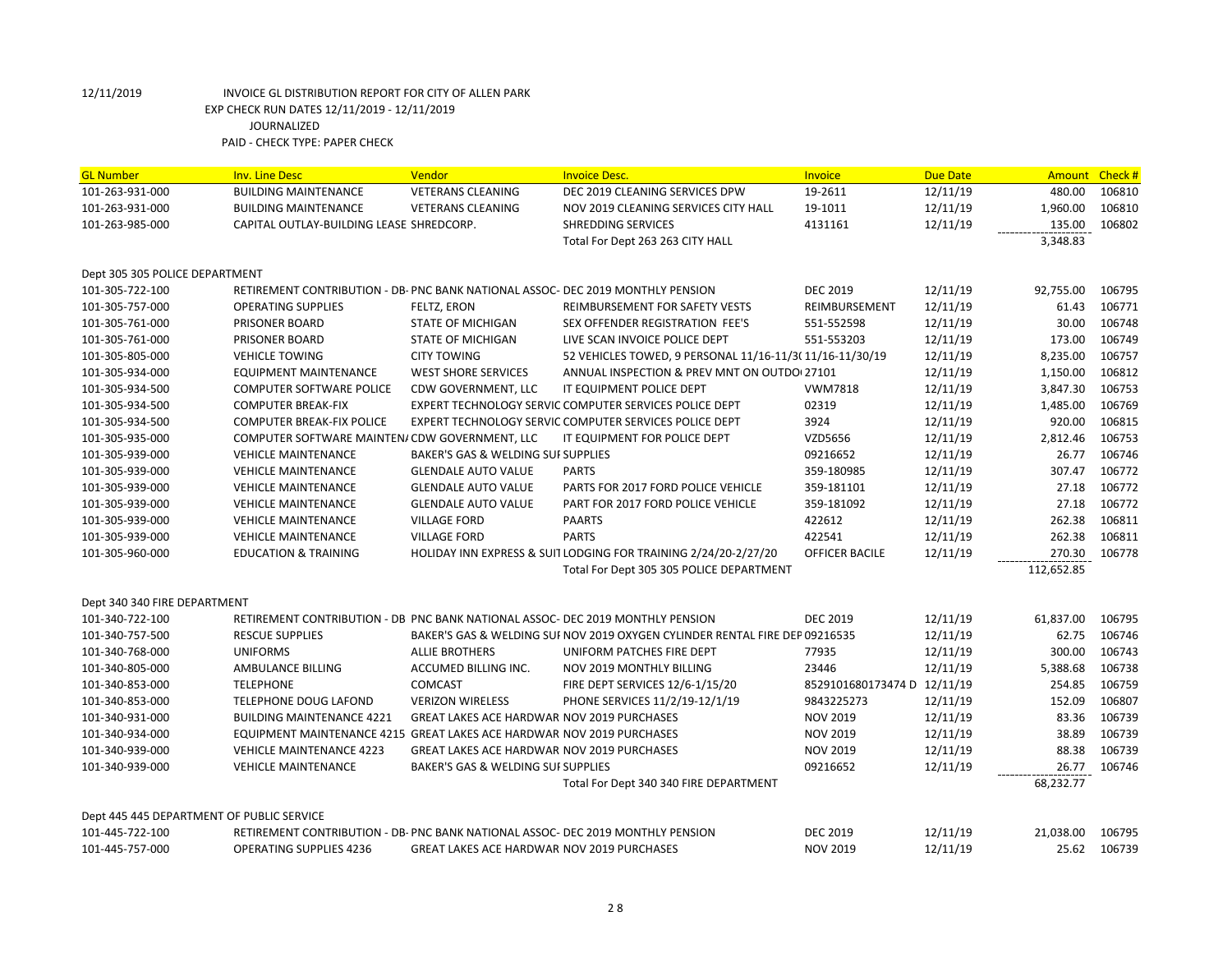| <b>GL Number</b>              | <b>Inv. Line Desc</b>                                                 | <b>Vendor</b>                                     | <b>Invoice Desc.</b>                                                                   | <b>Invoice</b>    | <b>Due Date</b> | Amount    | Check# |
|-------------------------------|-----------------------------------------------------------------------|---------------------------------------------------|----------------------------------------------------------------------------------------|-------------------|-----------------|-----------|--------|
| 101-445-768-000               | <b>UNIFORMS</b>                                                       | CINTAS CORP. #0721                                | NOV 2019 DPS UNIFORM SERVICES 11/6/19                                                  | 4034344625        | 12/11/19        | 66.76     | 106755 |
| 101-445-768-000               | <b>UNIFORMS</b>                                                       | CINTAS CORP. #0721                                | NOV 2019 DPS UNIFORM SERV 11/13/19                                                     | 4034919472        | 12/11/19        | 66.76     | 106755 |
| 101-445-768-000               | <b>UNIFORMS</b>                                                       | CINTAS CORP. #0721                                | NOV 2019 DPS UNIFORM SERIVCES 11/19/19                                                 | 4035524289        | 12/11/19        | 66.76     | 106755 |
| 101-445-768-000               | <b>UNIFORMS</b>                                                       | CINTAS CORP. #0721                                | NOV 2019 DPS UNFORM SERVICES 11/26/19                                                  | 4035992609        | 12/11/19        | 66.76     | 106755 |
| 101-445-768-000               | <b>UNIFORMS</b>                                                       | CINTAS CORP. #0721                                | NOV 2019 GARAGE UNIFORM SER 11/6/19                                                    | 4034344606        | 12/11/19        | 50.77     | 106755 |
| 101-445-768-000               | <b>UNIFORMS</b>                                                       | CINTAS CORP. #0721                                | NOV 2019 GARAGE UNIFORM SERV 11/13/19 4034919437                                       |                   | 12/11/19        | 62.77     | 106755 |
| 101-445-768-000               | <b>UNIFORMS</b>                                                       | CINTAS CORP. #0721                                | NOV 2019 GARAGE UNIFORM SERVICES 11/19/ 4035524347                                     |                   | 12/11/19        | 50.77     | 106755 |
| 101-445-768-000               | <b>UNIFORMS</b>                                                       | CINTAS CORP. #0721                                | NOV 2019 GARAGE UNIFORM SERV 11/26/19 4035992471                                       |                   | 12/11/19        | 62.77     | 106755 |
| 101-445-853-000               | TELEPHONE ROY SHIPMAN                                                 | <b>VERIZON WIRELESS</b>                           | PHONE SERVICES 11/2/19-12/1/19                                                         | 9843225273        | 12/11/19        | 53.90     | 106807 |
| 101-445-926-000               | <b>STREET LIGHTING</b>                                                | MADISON ELECTRIC CO.                              | REPAIR ST LIGHTS ON SOUTHFILED RD                                                      | 1126546-00        | 12/11/19        | 8,568.10  | 106786 |
| 101-445-931-000               | <b>BUILDING MAINTENANCE</b>                                           | <b>LAROY DOOR</b>                                 | COMMERCIAL SERVICE CALL ON DOOR REPAIRS 67175                                          |                   | 12/11/19        | 135.00    | 106784 |
| 101-445-934-000               | EQUIPMENT MAINTENANCE 4256 GREAT LAKES ACE HARDWAR NOV 2019 PURCHASES |                                                   |                                                                                        | <b>NOV 2019</b>   | 12/11/19        | 18.99     | 106739 |
| 101-445-934-500               | COMPUTER BREAK-FIX DPW.                                               |                                                   | EXPERT TECHNOLOGY SERVIC IT SERVICES FOR WATER AND DPW                                 | 02316             | 12/11/19        | 90.00     | 106769 |
| 101-445-939-000               | <b>VEHICLE MAINTENANCE</b>                                            | BAKER'S GAS & WELDING SUI SUPPLIES                |                                                                                        | 09216652          | 12/11/19        | 26.77     | 106746 |
| 101-445-939-000               | <b>VEHICLE MAINTENANCE</b>                                            | <b>BALAS STRUCTURAL STEEL IN MATERIAL</b>         |                                                                                        | 17254             | 12/11/19        | 600.00    | 106747 |
| 101-445-939-000               | <b>VEHICLE MAINTENANCE</b>                                            | D & L GARDEN CENTER, INC. SUPPLIES                |                                                                                        | 10642             | 12/11/19        | 129.99    | 106763 |
| 101-445-939-000               | <b>VEHICLE MAINTENANCE</b>                                            | D & L GARDEN CENTER, INC. SUPPLIES                |                                                                                        | 10643             | 12/11/19        | 935.95    | 106763 |
| 101-445-960-000               |                                                                       |                                                   | GENERAL EDUCATION/TUITION RE APWA MICHIGAN CHAPTER -I MPSI COURSE APRIL 19-22 T MURRAY | <b>APRIL 2020</b> | 12/11/19        | 695.00    | 106789 |
| 101-445-960-000               | GENERAL EDUCATION/TUITION RE SHIPMAN, ROY                             |                                                   | REIMBURSEMENT FOR MECH CERTIFICATION R REIMBURSEMENT                                   |                   | 12/11/19        | 20.35     | 106801 |
|                               |                                                                       |                                                   | Total For Dept 445 445 DEPARTMENT OF PUBLIC SERVICE                                    |                   |                 | 32,831.79 |        |
|                               |                                                                       |                                                   |                                                                                        |                   |                 |           |        |
| Dept 707 707 PARKS & REC      |                                                                       |                                                   |                                                                                        |                   |                 |           |        |
| 101-707-760-000               | <b>SENIOR ACTIVITIES</b>                                              | GORDON FOOD SERV.                                 | <b>SUPPLIES FOR PARKS &amp; REC</b>                                                    | 846153013         | 12/11/19        | 115.89    | 106773 |
| 101-707-783-000               | PARK SUPPLIES 4254                                                    | <b>GREAT LAKES ACE HARDWAR NOV 2019 PURCHASES</b> |                                                                                        | <b>NOV 2019</b>   | 12/11/19        | 38.75     | 106739 |
| 101-707-784-000               | PARK SERVICES 4210                                                    | GREAT LAKES ACE HARDWAR NOV 2019 PURCHASES        |                                                                                        | <b>NOV 2019</b>   | 12/11/19        | 95.23     | 106739 |
| 101-707-784-000               | CRADLE PT HUMPTY DUMPTY PK VERIZON WIRELESS                           |                                                   | PHONE SERVICES 11/2/19-12/1/19                                                         | 9843225273        | 12/11/19        | 80.10     | 106807 |
| 101-707-925-800               | <b>SMART TRANS 1 PAT</b>                                              | <b>VERIZON WIRELESS</b>                           | PHONE SERVICES 11/2/19-12/1/19                                                         | 9843225273        | 12/11/19        | 322.34    | 106807 |
| 101-707-931-000               | <b>BUILDING MAINTENANCE 4228</b>                                      | <b>GREAT LAKES ACE HARDWAR NOV 2019 PURCHASES</b> |                                                                                        | <b>NOV 2019</b>   | 12/11/19        | 21.83     | 106739 |
| 101-707-939-000               | <b>VEHICLE MAINTENANCE</b>                                            | BAKER'S GAS & WELDING SUI SUPPLIES                |                                                                                        | 09216652          | 12/11/19        | 26.77     | 106746 |
| 101-707-939-000               | <b>VEHICLE MAINTENANCE</b>                                            | WILLIAM F. SELL & SON                             | <b>PARTS</b>                                                                           | 364574            | 12/11/19        | 22.01     | 106799 |
| 101-707-939-000               | <b>VEHICLE MAINTENANCE</b>                                            | WILLIAM F. SELL & SON                             | <b>PARTS</b>                                                                           | 364573            | 12/11/19        | 118.24    | 106799 |
| 101-707-939-000               | <b>VEHICLE MAINTENANCE</b>                                            | WILLIAM F. SELL & SON                             | <b>PARTS</b>                                                                           | 364672            | 12/11/19        | 16.51     | 106799 |
| 101-707-960-000               | <b>GENERAL EDUCATION/TUITION RE MPARKS</b>                            |                                                   | M PARKS MEMBERSHIP 2020-2021                                                           | 300000816         | 12/11/19        | 820.00    | 106788 |
|                               |                                                                       |                                                   | Total For Dept 707 707 PARKS & REC                                                     |                   |                 | 1,677.67  |        |
|                               |                                                                       |                                                   |                                                                                        |                   |                 |           |        |
| Dept 751 751 COMMUNITY CENTER |                                                                       |                                                   |                                                                                        |                   |                 |           |        |
| 101-751-757-000               | <b>OPERATING SUPPLIES</b>                                             | <b>GORDON FOOD SERV.</b>                          | <b>SUPPLIES FOR PARKS &amp; REC</b>                                                    | 846153013         | 12/11/19        | 322.06    | 106773 |
| 101-751-757-000               | <b>OPERATING SUPPLIES</b>                                             | SYSCO DETROIT LLC                                 | <b>SUPPLIES FOR PARKS &amp; REC</b>                                                    | 358064937         | 12/11/19        | 210.78    | 106804 |
| 101-751-931-000               | <b>BUILDING MAINTENANCE 4226</b>                                      | <b>GREAT LAKES ACE HARDWAR NOV 2019 PURCHASES</b> |                                                                                        | <b>NOV 2019</b>   | 12/11/19        | 286.58    | 106739 |
| 101-751-931-000               | <b>BUILDING MAINTENANCE</b>                                           | NETWORK SERVICES COMPAI SUPPLIES PARKS & REC      |                                                                                        | 6625508-00        | 12/11/19        | 545.52    | 106791 |
| 101-751-934-000               | <b>EQUIPMENT MAINTENANCE</b>                                          | <b>REACH</b>                                      | <b>INTEGRATION COMM CTR</b>                                                            | 64830             | 12/11/19        | 250.00    | 106797 |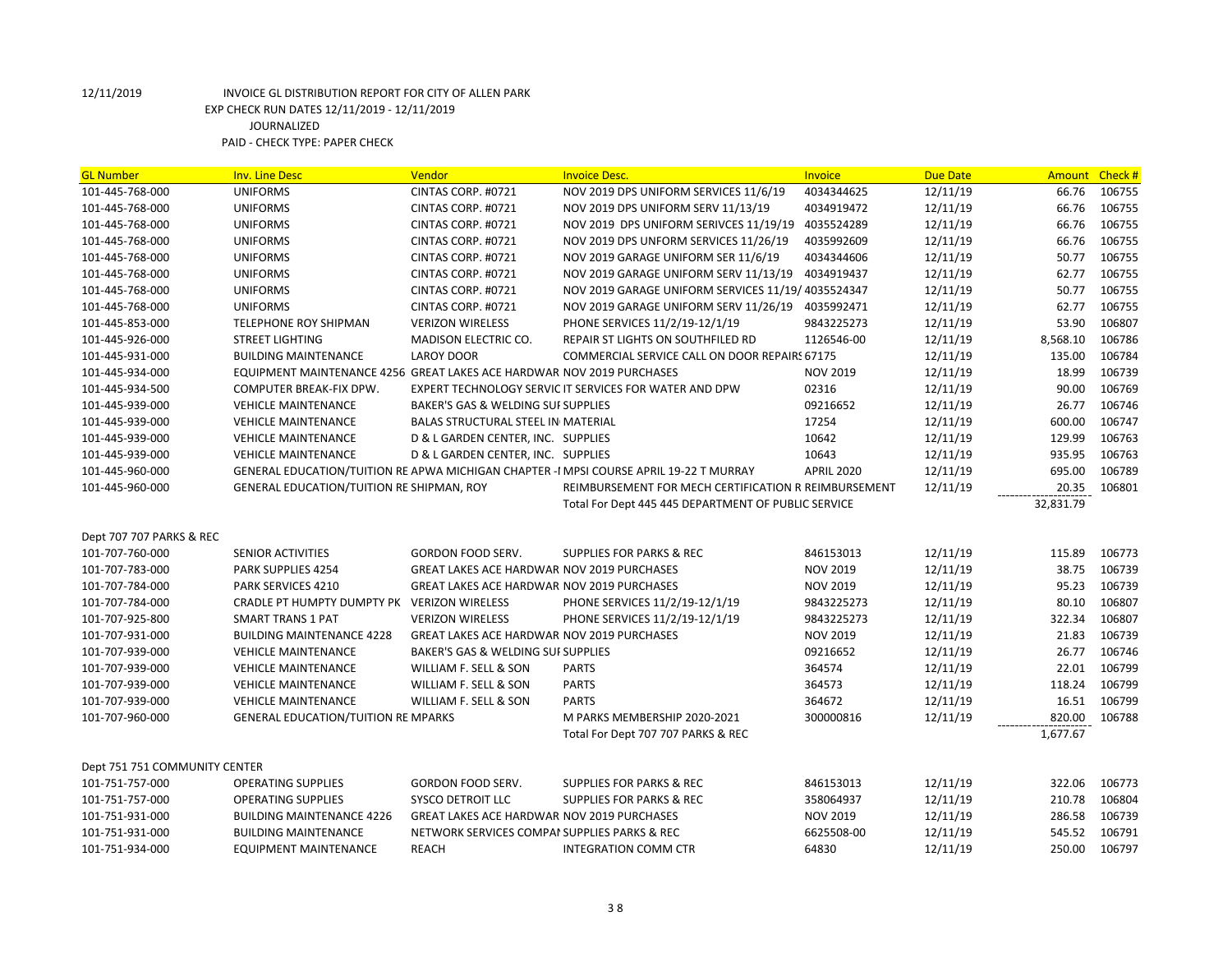| Total For Dept 751 751 COMMUNITY CENTER<br>1,614.94<br>Dept 864 864 RETIREE/ACTIVE HEALTHCARE<br>12/11/19<br>101-864-722-100<br>RETIREMENT CONTRIBUTION - GF PNC BANK NATIONAL ASSOC- DEC 2019 MONTHLY PENSION<br><b>DEC 2019</b><br>9,318.00<br>106795<br>9,318.00<br>Total For Dept 864 864 RETIREE/ACTIVE HEALTHCARE<br>Total For Fund 101 GENERAL FUND<br>456,791.88<br>Fund 202 MAJOR STREET FUND<br>Dept 479 PRESERVATION - STREETS<br>12/11/19<br>202-479-820-000<br>ENGINEERING<br>PROFESSIONAL SERVICE IND I PROJ 03791639 SERVICES AS NEEDED<br>00675843<br>500.00<br>106796<br>500.00<br>Total For Dept 479 PRESERVATION - STREETS<br>Dept 505 CONSTRUCTION - STREETS<br>12/11/19<br>202-505-985-000<br><b>CAPITAL OUTLAY</b><br>GV CEMENT CONTRACTING C AP-109 PMV #8 PAVEMENT REPLACEMENT MA AP-109<br>25,650.00<br>106775<br>Total For Dept 505 CONSTRUCTION - STREETS<br>25,650.00<br>Total For Fund 202 MAJOR STREET FUND<br>26,150.00<br>Fund 203 LOCAL STREET FUND<br>Dept 479 PRESERVATION - STREETS<br>203-479-714-000<br>ROUTINE MAINTENANCE<br>SHERWIN WILLIAMS<br>SUPPLIES TO PAINT ROAD STRIPPING/HANDICA 1977-3<br>12/11/19<br>345.89<br>106800<br>12/11/19<br>(100.00)<br>106800<br>203-479-714-000<br>ROUTINE MAINTENANCE<br>SHERWIN WILLIAMS<br><b>RET PRODUCT CREDIT</b><br>2447-6<br>19,000.00<br>106775<br>203-479-801-200<br>MILLAGE - CONSTRUCTION<br>GV CEMENT CONTRACTING C AP-125 PMT#3 PAVEMENT REPLACEEMNT LOC. AP-125<br>12/11/19<br>106798<br>12/11/19<br>4,200.00<br>203-479-801-205<br>SECTIONING - PRESERVATION<br>SAVONE CEMENT, INC.<br><b>WICK PARKING BLOCKS</b><br>10317-439<br>10,963.02<br>106798<br>203-479-801-205<br>SECTIONING - PRESERVATION<br>SAVONE CEMENT, INC.<br>REMOVE/REPLACE REGULAR CONCRETE<br>10317-438<br>12/11/19<br>12/11/19<br>4,000.00<br>106798<br>203-479-801-205<br>SECTIONING - PRESERVATION<br>SAVONE CEMENT, INC.<br>RESTORATION YEARLY COMTRACT MISC SIGN T 10317-444<br>203-479-801-220<br><b>PROF'L SERVICES -TREES</b><br>T-N-T TREE SERVICE INC<br>REMOVAL AND CLEAN UP OF TREE ON MANOR 600180<br>12/11/19<br>3,100.00<br>106805<br>3,000.00<br>106805<br>203-479-801-220<br><b>PROF'L SERVICES -TREES</b><br>T-N-T TREE SERVICE INC<br>REMOVAL AND CLEAN UP OF TREE'S FROM CH/ 600194<br>12/11/19<br><b>PROF'L SERVICES -TREES</b><br>T-N-T TREE SERVICE INC<br>TREE REMOVAL & CLEAN UP FOR ASTER AVE<br>12/11/19<br>1,500.00<br>106805<br>203-479-801-220<br>600192<br>46,008.91<br>Total For Dept 479 PRESERVATION - STREETS<br>Total For Fund 203 LOCAL STREET FUND<br>46,008.91<br>Fund 226 RUBBISH FUND<br>Dept 450 450 RUBBISH<br>226-450-817-000<br><b>WASTE DISPOSAL</b><br>ADVANCED DISPOSAL SERVIC DEC 2019 BULK SERVICES<br>V30001826723<br>12/11/19<br>150,489.84<br>106742<br>226-450-819-000<br><b>WASTE DISPOSAL</b><br>LEAF HAULING 12 LOADS<br>10317-440<br>12/11/19<br>2,800.00<br>106798<br>SAVONE CEMENT, INC. | <b>GL Number</b> | <b>Inv. Line Desc</b> | Vendor | <b>Invoice Desc.</b> | Invoice | <b>Due Date</b> | Amount | Check# |
|-------------------------------------------------------------------------------------------------------------------------------------------------------------------------------------------------------------------------------------------------------------------------------------------------------------------------------------------------------------------------------------------------------------------------------------------------------------------------------------------------------------------------------------------------------------------------------------------------------------------------------------------------------------------------------------------------------------------------------------------------------------------------------------------------------------------------------------------------------------------------------------------------------------------------------------------------------------------------------------------------------------------------------------------------------------------------------------------------------------------------------------------------------------------------------------------------------------------------------------------------------------------------------------------------------------------------------------------------------------------------------------------------------------------------------------------------------------------------------------------------------------------------------------------------------------------------------------------------------------------------------------------------------------------------------------------------------------------------------------------------------------------------------------------------------------------------------------------------------------------------------------------------------------------------------------------------------------------------------------------------------------------------------------------------------------------------------------------------------------------------------------------------------------------------------------------------------------------------------------------------------------------------------------------------------------------------------------------------------------------------------------------------------------------------------------------------------------------------------------------------------------------------------------------------------------------------------------------------------------------------------------------------------------------------------------------------------------------------------------------------------------------------------------------------------------------------------------------------------------------------------------------------------------------------|------------------|-----------------------|--------|----------------------|---------|-----------------|--------|--------|
|                                                                                                                                                                                                                                                                                                                                                                                                                                                                                                                                                                                                                                                                                                                                                                                                                                                                                                                                                                                                                                                                                                                                                                                                                                                                                                                                                                                                                                                                                                                                                                                                                                                                                                                                                                                                                                                                                                                                                                                                                                                                                                                                                                                                                                                                                                                                                                                                                                                                                                                                                                                                                                                                                                                                                                                                                                                                                                                         |                  |                       |        |                      |         |                 |        |        |
|                                                                                                                                                                                                                                                                                                                                                                                                                                                                                                                                                                                                                                                                                                                                                                                                                                                                                                                                                                                                                                                                                                                                                                                                                                                                                                                                                                                                                                                                                                                                                                                                                                                                                                                                                                                                                                                                                                                                                                                                                                                                                                                                                                                                                                                                                                                                                                                                                                                                                                                                                                                                                                                                                                                                                                                                                                                                                                                         |                  |                       |        |                      |         |                 |        |        |
|                                                                                                                                                                                                                                                                                                                                                                                                                                                                                                                                                                                                                                                                                                                                                                                                                                                                                                                                                                                                                                                                                                                                                                                                                                                                                                                                                                                                                                                                                                                                                                                                                                                                                                                                                                                                                                                                                                                                                                                                                                                                                                                                                                                                                                                                                                                                                                                                                                                                                                                                                                                                                                                                                                                                                                                                                                                                                                                         |                  |                       |        |                      |         |                 |        |        |
|                                                                                                                                                                                                                                                                                                                                                                                                                                                                                                                                                                                                                                                                                                                                                                                                                                                                                                                                                                                                                                                                                                                                                                                                                                                                                                                                                                                                                                                                                                                                                                                                                                                                                                                                                                                                                                                                                                                                                                                                                                                                                                                                                                                                                                                                                                                                                                                                                                                                                                                                                                                                                                                                                                                                                                                                                                                                                                                         |                  |                       |        |                      |         |                 |        |        |
|                                                                                                                                                                                                                                                                                                                                                                                                                                                                                                                                                                                                                                                                                                                                                                                                                                                                                                                                                                                                                                                                                                                                                                                                                                                                                                                                                                                                                                                                                                                                                                                                                                                                                                                                                                                                                                                                                                                                                                                                                                                                                                                                                                                                                                                                                                                                                                                                                                                                                                                                                                                                                                                                                                                                                                                                                                                                                                                         |                  |                       |        |                      |         |                 |        |        |
|                                                                                                                                                                                                                                                                                                                                                                                                                                                                                                                                                                                                                                                                                                                                                                                                                                                                                                                                                                                                                                                                                                                                                                                                                                                                                                                                                                                                                                                                                                                                                                                                                                                                                                                                                                                                                                                                                                                                                                                                                                                                                                                                                                                                                                                                                                                                                                                                                                                                                                                                                                                                                                                                                                                                                                                                                                                                                                                         |                  |                       |        |                      |         |                 |        |        |
|                                                                                                                                                                                                                                                                                                                                                                                                                                                                                                                                                                                                                                                                                                                                                                                                                                                                                                                                                                                                                                                                                                                                                                                                                                                                                                                                                                                                                                                                                                                                                                                                                                                                                                                                                                                                                                                                                                                                                                                                                                                                                                                                                                                                                                                                                                                                                                                                                                                                                                                                                                                                                                                                                                                                                                                                                                                                                                                         |                  |                       |        |                      |         |                 |        |        |
|                                                                                                                                                                                                                                                                                                                                                                                                                                                                                                                                                                                                                                                                                                                                                                                                                                                                                                                                                                                                                                                                                                                                                                                                                                                                                                                                                                                                                                                                                                                                                                                                                                                                                                                                                                                                                                                                                                                                                                                                                                                                                                                                                                                                                                                                                                                                                                                                                                                                                                                                                                                                                                                                                                                                                                                                                                                                                                                         |                  |                       |        |                      |         |                 |        |        |
|                                                                                                                                                                                                                                                                                                                                                                                                                                                                                                                                                                                                                                                                                                                                                                                                                                                                                                                                                                                                                                                                                                                                                                                                                                                                                                                                                                                                                                                                                                                                                                                                                                                                                                                                                                                                                                                                                                                                                                                                                                                                                                                                                                                                                                                                                                                                                                                                                                                                                                                                                                                                                                                                                                                                                                                                                                                                                                                         |                  |                       |        |                      |         |                 |        |        |
|                                                                                                                                                                                                                                                                                                                                                                                                                                                                                                                                                                                                                                                                                                                                                                                                                                                                                                                                                                                                                                                                                                                                                                                                                                                                                                                                                                                                                                                                                                                                                                                                                                                                                                                                                                                                                                                                                                                                                                                                                                                                                                                                                                                                                                                                                                                                                                                                                                                                                                                                                                                                                                                                                                                                                                                                                                                                                                                         |                  |                       |        |                      |         |                 |        |        |
|                                                                                                                                                                                                                                                                                                                                                                                                                                                                                                                                                                                                                                                                                                                                                                                                                                                                                                                                                                                                                                                                                                                                                                                                                                                                                                                                                                                                                                                                                                                                                                                                                                                                                                                                                                                                                                                                                                                                                                                                                                                                                                                                                                                                                                                                                                                                                                                                                                                                                                                                                                                                                                                                                                                                                                                                                                                                                                                         |                  |                       |        |                      |         |                 |        |        |
|                                                                                                                                                                                                                                                                                                                                                                                                                                                                                                                                                                                                                                                                                                                                                                                                                                                                                                                                                                                                                                                                                                                                                                                                                                                                                                                                                                                                                                                                                                                                                                                                                                                                                                                                                                                                                                                                                                                                                                                                                                                                                                                                                                                                                                                                                                                                                                                                                                                                                                                                                                                                                                                                                                                                                                                                                                                                                                                         |                  |                       |        |                      |         |                 |        |        |
|                                                                                                                                                                                                                                                                                                                                                                                                                                                                                                                                                                                                                                                                                                                                                                                                                                                                                                                                                                                                                                                                                                                                                                                                                                                                                                                                                                                                                                                                                                                                                                                                                                                                                                                                                                                                                                                                                                                                                                                                                                                                                                                                                                                                                                                                                                                                                                                                                                                                                                                                                                                                                                                                                                                                                                                                                                                                                                                         |                  |                       |        |                      |         |                 |        |        |
|                                                                                                                                                                                                                                                                                                                                                                                                                                                                                                                                                                                                                                                                                                                                                                                                                                                                                                                                                                                                                                                                                                                                                                                                                                                                                                                                                                                                                                                                                                                                                                                                                                                                                                                                                                                                                                                                                                                                                                                                                                                                                                                                                                                                                                                                                                                                                                                                                                                                                                                                                                                                                                                                                                                                                                                                                                                                                                                         |                  |                       |        |                      |         |                 |        |        |
|                                                                                                                                                                                                                                                                                                                                                                                                                                                                                                                                                                                                                                                                                                                                                                                                                                                                                                                                                                                                                                                                                                                                                                                                                                                                                                                                                                                                                                                                                                                                                                                                                                                                                                                                                                                                                                                                                                                                                                                                                                                                                                                                                                                                                                                                                                                                                                                                                                                                                                                                                                                                                                                                                                                                                                                                                                                                                                                         |                  |                       |        |                      |         |                 |        |        |
|                                                                                                                                                                                                                                                                                                                                                                                                                                                                                                                                                                                                                                                                                                                                                                                                                                                                                                                                                                                                                                                                                                                                                                                                                                                                                                                                                                                                                                                                                                                                                                                                                                                                                                                                                                                                                                                                                                                                                                                                                                                                                                                                                                                                                                                                                                                                                                                                                                                                                                                                                                                                                                                                                                                                                                                                                                                                                                                         |                  |                       |        |                      |         |                 |        |        |
|                                                                                                                                                                                                                                                                                                                                                                                                                                                                                                                                                                                                                                                                                                                                                                                                                                                                                                                                                                                                                                                                                                                                                                                                                                                                                                                                                                                                                                                                                                                                                                                                                                                                                                                                                                                                                                                                                                                                                                                                                                                                                                                                                                                                                                                                                                                                                                                                                                                                                                                                                                                                                                                                                                                                                                                                                                                                                                                         |                  |                       |        |                      |         |                 |        |        |
|                                                                                                                                                                                                                                                                                                                                                                                                                                                                                                                                                                                                                                                                                                                                                                                                                                                                                                                                                                                                                                                                                                                                                                                                                                                                                                                                                                                                                                                                                                                                                                                                                                                                                                                                                                                                                                                                                                                                                                                                                                                                                                                                                                                                                                                                                                                                                                                                                                                                                                                                                                                                                                                                                                                                                                                                                                                                                                                         |                  |                       |        |                      |         |                 |        |        |
|                                                                                                                                                                                                                                                                                                                                                                                                                                                                                                                                                                                                                                                                                                                                                                                                                                                                                                                                                                                                                                                                                                                                                                                                                                                                                                                                                                                                                                                                                                                                                                                                                                                                                                                                                                                                                                                                                                                                                                                                                                                                                                                                                                                                                                                                                                                                                                                                                                                                                                                                                                                                                                                                                                                                                                                                                                                                                                                         |                  |                       |        |                      |         |                 |        |        |
|                                                                                                                                                                                                                                                                                                                                                                                                                                                                                                                                                                                                                                                                                                                                                                                                                                                                                                                                                                                                                                                                                                                                                                                                                                                                                                                                                                                                                                                                                                                                                                                                                                                                                                                                                                                                                                                                                                                                                                                                                                                                                                                                                                                                                                                                                                                                                                                                                                                                                                                                                                                                                                                                                                                                                                                                                                                                                                                         |                  |                       |        |                      |         |                 |        |        |
|                                                                                                                                                                                                                                                                                                                                                                                                                                                                                                                                                                                                                                                                                                                                                                                                                                                                                                                                                                                                                                                                                                                                                                                                                                                                                                                                                                                                                                                                                                                                                                                                                                                                                                                                                                                                                                                                                                                                                                                                                                                                                                                                                                                                                                                                                                                                                                                                                                                                                                                                                                                                                                                                                                                                                                                                                                                                                                                         |                  |                       |        |                      |         |                 |        |        |
|                                                                                                                                                                                                                                                                                                                                                                                                                                                                                                                                                                                                                                                                                                                                                                                                                                                                                                                                                                                                                                                                                                                                                                                                                                                                                                                                                                                                                                                                                                                                                                                                                                                                                                                                                                                                                                                                                                                                                                                                                                                                                                                                                                                                                                                                                                                                                                                                                                                                                                                                                                                                                                                                                                                                                                                                                                                                                                                         |                  |                       |        |                      |         |                 |        |        |
|                                                                                                                                                                                                                                                                                                                                                                                                                                                                                                                                                                                                                                                                                                                                                                                                                                                                                                                                                                                                                                                                                                                                                                                                                                                                                                                                                                                                                                                                                                                                                                                                                                                                                                                                                                                                                                                                                                                                                                                                                                                                                                                                                                                                                                                                                                                                                                                                                                                                                                                                                                                                                                                                                                                                                                                                                                                                                                                         |                  |                       |        |                      |         |                 |        |        |
|                                                                                                                                                                                                                                                                                                                                                                                                                                                                                                                                                                                                                                                                                                                                                                                                                                                                                                                                                                                                                                                                                                                                                                                                                                                                                                                                                                                                                                                                                                                                                                                                                                                                                                                                                                                                                                                                                                                                                                                                                                                                                                                                                                                                                                                                                                                                                                                                                                                                                                                                                                                                                                                                                                                                                                                                                                                                                                                         |                  |                       |        |                      |         |                 |        |        |
|                                                                                                                                                                                                                                                                                                                                                                                                                                                                                                                                                                                                                                                                                                                                                                                                                                                                                                                                                                                                                                                                                                                                                                                                                                                                                                                                                                                                                                                                                                                                                                                                                                                                                                                                                                                                                                                                                                                                                                                                                                                                                                                                                                                                                                                                                                                                                                                                                                                                                                                                                                                                                                                                                                                                                                                                                                                                                                                         |                  |                       |        |                      |         |                 |        |        |
|                                                                                                                                                                                                                                                                                                                                                                                                                                                                                                                                                                                                                                                                                                                                                                                                                                                                                                                                                                                                                                                                                                                                                                                                                                                                                                                                                                                                                                                                                                                                                                                                                                                                                                                                                                                                                                                                                                                                                                                                                                                                                                                                                                                                                                                                                                                                                                                                                                                                                                                                                                                                                                                                                                                                                                                                                                                                                                                         |                  |                       |        |                      |         |                 |        |        |
|                                                                                                                                                                                                                                                                                                                                                                                                                                                                                                                                                                                                                                                                                                                                                                                                                                                                                                                                                                                                                                                                                                                                                                                                                                                                                                                                                                                                                                                                                                                                                                                                                                                                                                                                                                                                                                                                                                                                                                                                                                                                                                                                                                                                                                                                                                                                                                                                                                                                                                                                                                                                                                                                                                                                                                                                                                                                                                                         |                  |                       |        |                      |         |                 |        |        |
|                                                                                                                                                                                                                                                                                                                                                                                                                                                                                                                                                                                                                                                                                                                                                                                                                                                                                                                                                                                                                                                                                                                                                                                                                                                                                                                                                                                                                                                                                                                                                                                                                                                                                                                                                                                                                                                                                                                                                                                                                                                                                                                                                                                                                                                                                                                                                                                                                                                                                                                                                                                                                                                                                                                                                                                                                                                                                                                         |                  |                       |        |                      |         |                 |        |        |
|                                                                                                                                                                                                                                                                                                                                                                                                                                                                                                                                                                                                                                                                                                                                                                                                                                                                                                                                                                                                                                                                                                                                                                                                                                                                                                                                                                                                                                                                                                                                                                                                                                                                                                                                                                                                                                                                                                                                                                                                                                                                                                                                                                                                                                                                                                                                                                                                                                                                                                                                                                                                                                                                                                                                                                                                                                                                                                                         |                  |                       |        |                      |         |                 |        |        |
|                                                                                                                                                                                                                                                                                                                                                                                                                                                                                                                                                                                                                                                                                                                                                                                                                                                                                                                                                                                                                                                                                                                                                                                                                                                                                                                                                                                                                                                                                                                                                                                                                                                                                                                                                                                                                                                                                                                                                                                                                                                                                                                                                                                                                                                                                                                                                                                                                                                                                                                                                                                                                                                                                                                                                                                                                                                                                                                         |                  |                       |        |                      |         |                 |        |        |
|                                                                                                                                                                                                                                                                                                                                                                                                                                                                                                                                                                                                                                                                                                                                                                                                                                                                                                                                                                                                                                                                                                                                                                                                                                                                                                                                                                                                                                                                                                                                                                                                                                                                                                                                                                                                                                                                                                                                                                                                                                                                                                                                                                                                                                                                                                                                                                                                                                                                                                                                                                                                                                                                                                                                                                                                                                                                                                                         |                  |                       |        |                      |         |                 |        |        |
|                                                                                                                                                                                                                                                                                                                                                                                                                                                                                                                                                                                                                                                                                                                                                                                                                                                                                                                                                                                                                                                                                                                                                                                                                                                                                                                                                                                                                                                                                                                                                                                                                                                                                                                                                                                                                                                                                                                                                                                                                                                                                                                                                                                                                                                                                                                                                                                                                                                                                                                                                                                                                                                                                                                                                                                                                                                                                                                         |                  |                       |        |                      |         |                 |        |        |
|                                                                                                                                                                                                                                                                                                                                                                                                                                                                                                                                                                                                                                                                                                                                                                                                                                                                                                                                                                                                                                                                                                                                                                                                                                                                                                                                                                                                                                                                                                                                                                                                                                                                                                                                                                                                                                                                                                                                                                                                                                                                                                                                                                                                                                                                                                                                                                                                                                                                                                                                                                                                                                                                                                                                                                                                                                                                                                                         |                  |                       |        |                      |         |                 |        |        |
|                                                                                                                                                                                                                                                                                                                                                                                                                                                                                                                                                                                                                                                                                                                                                                                                                                                                                                                                                                                                                                                                                                                                                                                                                                                                                                                                                                                                                                                                                                                                                                                                                                                                                                                                                                                                                                                                                                                                                                                                                                                                                                                                                                                                                                                                                                                                                                                                                                                                                                                                                                                                                                                                                                                                                                                                                                                                                                                         |                  |                       |        |                      |         |                 |        |        |
|                                                                                                                                                                                                                                                                                                                                                                                                                                                                                                                                                                                                                                                                                                                                                                                                                                                                                                                                                                                                                                                                                                                                                                                                                                                                                                                                                                                                                                                                                                                                                                                                                                                                                                                                                                                                                                                                                                                                                                                                                                                                                                                                                                                                                                                                                                                                                                                                                                                                                                                                                                                                                                                                                                                                                                                                                                                                                                                         |                  |                       |        |                      |         |                 |        |        |
| Total For Dept 450 450 RUBBISH<br>153,289.84                                                                                                                                                                                                                                                                                                                                                                                                                                                                                                                                                                                                                                                                                                                                                                                                                                                                                                                                                                                                                                                                                                                                                                                                                                                                                                                                                                                                                                                                                                                                                                                                                                                                                                                                                                                                                                                                                                                                                                                                                                                                                                                                                                                                                                                                                                                                                                                                                                                                                                                                                                                                                                                                                                                                                                                                                                                                            |                  |                       |        |                      |         |                 |        |        |
| 153.289.84<br>Total For Fund 226 RUBBISH FUND                                                                                                                                                                                                                                                                                                                                                                                                                                                                                                                                                                                                                                                                                                                                                                                                                                                                                                                                                                                                                                                                                                                                                                                                                                                                                                                                                                                                                                                                                                                                                                                                                                                                                                                                                                                                                                                                                                                                                                                                                                                                                                                                                                                                                                                                                                                                                                                                                                                                                                                                                                                                                                                                                                                                                                                                                                                                           |                  |                       |        |                      |         |                 |        |        |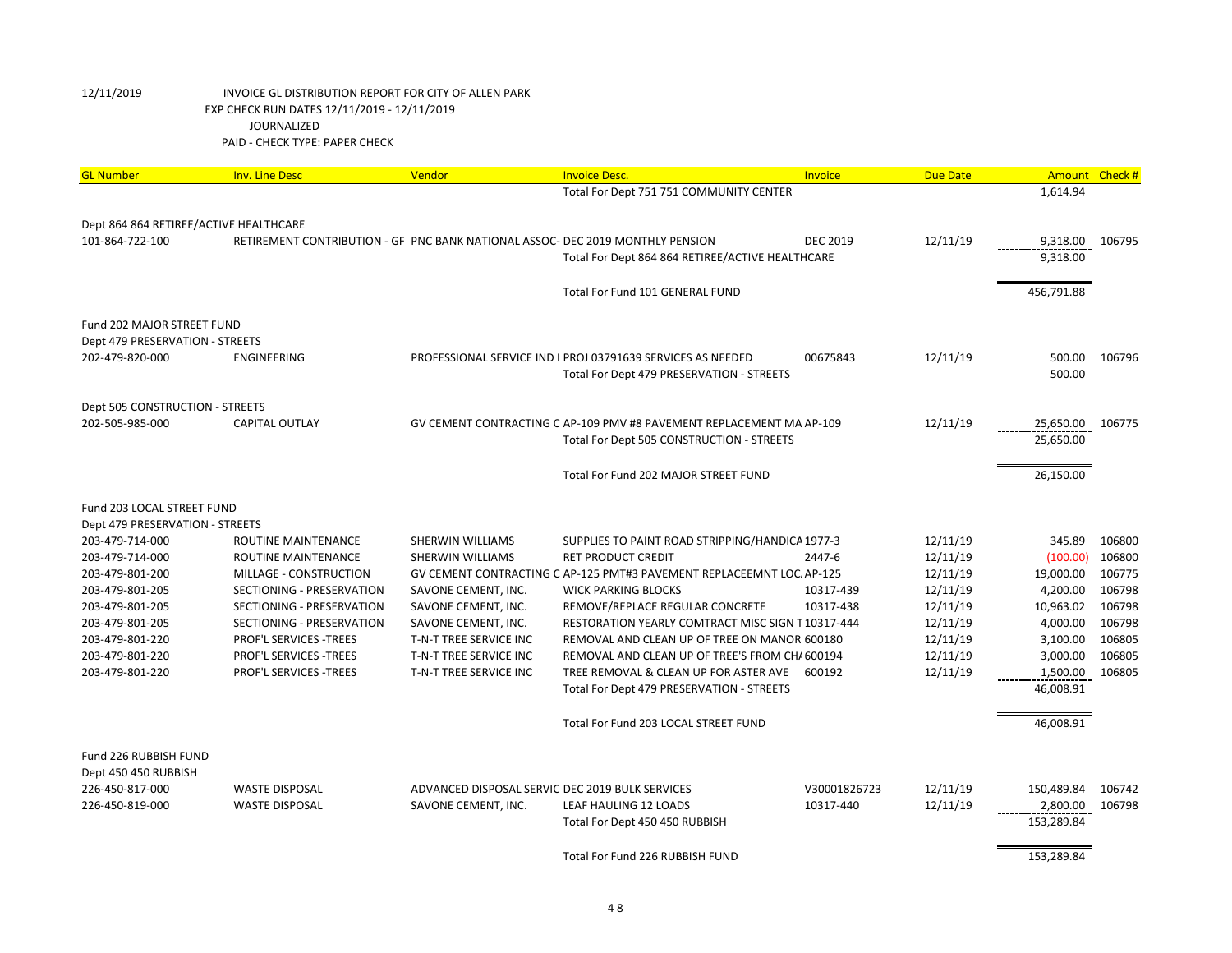| <b>GL Number</b>                   | <b>Inv. Line Desc</b>                                                           | Vendor                                     | <b>Invoice Desc.</b>                                                                                | Invoice         | <b>Due Date</b> | <b>Amount</b> | Check# |
|------------------------------------|---------------------------------------------------------------------------------|--------------------------------------------|-----------------------------------------------------------------------------------------------------|-----------------|-----------------|---------------|--------|
| Fund 249 BUILDING FUND             |                                                                                 |                                            |                                                                                                     |                 |                 |               |        |
| Dept 000                           |                                                                                 |                                            |                                                                                                     |                 |                 |               |        |
| 249-000-607-000                    | FEES REVENUE 170.00-15% = 59.5 FAMILY HEATING                                   |                                            | REFUND ON MECHANICAL PERMIT PM1905068 REFUND                                                        |                 | 12/11/19        | 106.25        | 106770 |
|                                    |                                                                                 |                                            | Total For Dept 000                                                                                  |                 |                 | 106.25        |        |
| Dept 371 371 BUILDING DEPARTMENT   |                                                                                 |                                            |                                                                                                     |                 |                 |               |        |
| 249-371-722-100                    | RETIREMENT CONTRIBUTION- DB I PNC BANK NATIONAL ASSOC- DEC 2019 MONTHLY PENSION |                                            |                                                                                                     | <b>DEC 2019</b> | 12/11/19        | 5,208.00      | 106795 |
| 249-371-821-000                    | MECHANICAL INSPECTIONS                                                          | CARNILL, STEVE                             | NOV 2019 MECHANICAL INSPECTIONS                                                                     | <b>NOV 2019</b> | 12/11/19        | 1,788.50      | 106752 |
| 249-371-822-000                    | PLUMBING INSPECTIONS                                                            | HALASH, JEROME                             | NOV 2019 PLUMBING INSPECTIONS                                                                       | <b>NOV 2019</b> | 12/11/19        | 695.10        | 106777 |
| 249-371-822-500                    | <b>ELECTRICAL INSPECTIONS</b>                                                   | CARY, KENNETH                              | NOV 2019 ELECTRICAL INSPECTIONS                                                                     | <b>NOV 2019</b> | 12/11/19        | 280.00        | 106751 |
| 249-371-853-000                    | <b>TELEPHONE TANNIA JETT</b>                                                    | <b>VERIZON WIRELESS</b>                    | PHONE SERVICES 11/2/19-12/1/19                                                                      | 9843225273      | 12/11/19        | 232.12        | 106807 |
| 249-371-935-000                    |                                                                                 |                                            | COMPUTER SOFTWARE MAINTEN/ EXPERT TECHNOLOGY SERVIC IT SERVICES FOR BLDG AND ADMIN 11/25-12/0 02314 |                 | 12/11/19        | 180.00        | 106769 |
|                                    |                                                                                 |                                            | Total For Dept 371 371 BUILDING DEPARTMENT                                                          |                 |                 | 8,383.72      |        |
|                                    |                                                                                 |                                            | Total For Fund 249 BUILDING FUND                                                                    |                 |                 | 8,489.97      |        |
| Fund 250 DDA OPERATING<br>Dept 000 |                                                                                 |                                            |                                                                                                     |                 |                 |               |        |
| 250-000-757-000                    | <b>OPERATING SUPPLIES 4206</b>                                                  | GREAT LAKES ACE HARDWAR NOV 2019 PURCHASES |                                                                                                     | <b>NOV 2019</b> | 12/11/19        | 26.71         | 106739 |
| 250-000-962-000                    | <b>COMPUTER SERVICES DDA</b>                                                    |                                            | EXPERT TECHNOLOGY SERVIC IT SERVICES FOR DDA OFFICE                                                 | 02315           | 12/11/19        | 630.00        | 106769 |
|                                    |                                                                                 |                                            | Total For Dept 000                                                                                  |                 |                 | 656.71        |        |
|                                    |                                                                                 |                                            | Total For Fund 250 DDA OPERATING                                                                    |                 |                 | 656.71        |        |
| Fund 266 DRUG FORFEITURE - STATE   |                                                                                 |                                            |                                                                                                     |                 |                 |               |        |
| Dept 000                           |                                                                                 |                                            |                                                                                                     |                 |                 |               |        |
| 266-000-984-000                    | COMPUTER EQUIPMENT/SOFTWA THOMSON REUTERS-WEST                                  |                                            | NOV 2019 WEST INFO CHARGES                                                                          | 841459128       | 12/11/19        | 206.17        | 106806 |
|                                    |                                                                                 |                                            | Total For Dept 000                                                                                  |                 |                 | 206.17        |        |
|                                    |                                                                                 |                                            | Total For Fund 266 DRUG FORFEITURE - STATE                                                          |                 |                 | 206.17        |        |
| Fund 271 LIBRARY                   |                                                                                 |                                            |                                                                                                     |                 |                 |               |        |
| Dept 000                           |                                                                                 |                                            |                                                                                                     |                 |                 |               |        |
| 271-000-757-000                    | <b>OPERATING SUPPLIES</b>                                                       | PETTY CASH - LIBRARY                       | REIMBURSEMENT ON PETTY CASH LIBRARY                                                                 | REIMBURSEMENT   | 12/11/19        | 98.59         | 106794 |
| 271-000-828-000                    | <b>MATERIALS</b>                                                                |                                            | BACON MEMORIAL DIST LIBR, COST SHARE FOR MICROFILM LIBRARY                                          | 1219            | 12/11/19        | 715.00        | 106744 |
| 271-000-828-000                    | <b>MATERIALS</b>                                                                | <b>BAKER &amp; TAYLOR</b>                  | <b>MATERIALS FOR LIBRARY</b>                                                                        | 2034956426      | 12/11/19        | 80.02         | 106745 |
| 271-000-931-000                    | <b>BUILDING MAINTENANCE 4250</b>                                                | GREAT LAKES ACE HARDWAR NOV 2019 PURCHASES |                                                                                                     | <b>NOV 2019</b> | 12/11/19        | 17.55         | 106739 |
| 271-000-931-000                    | <b>BUILDING MAINTENANCE</b>                                                     |                                            | COVERALL NORTH AMERICA DEC 2019 COMERCIAL CLEANING SERVICES LIBI 1340266624                         |                 | 12/11/19        | 835.00        | 106762 |
| 271-000-934-000                    | EQUIPMENT MAINTENANCE LIB                                                       |                                            | EXPERT TECHNOLOGY SERVIC TESTING EMAIL FOR LIBRARY                                                  | 3822            | 12/11/19        | 160.00        | 106769 |
|                                    |                                                                                 |                                            | Total For Dept 000                                                                                  |                 |                 | 1,906.16      |        |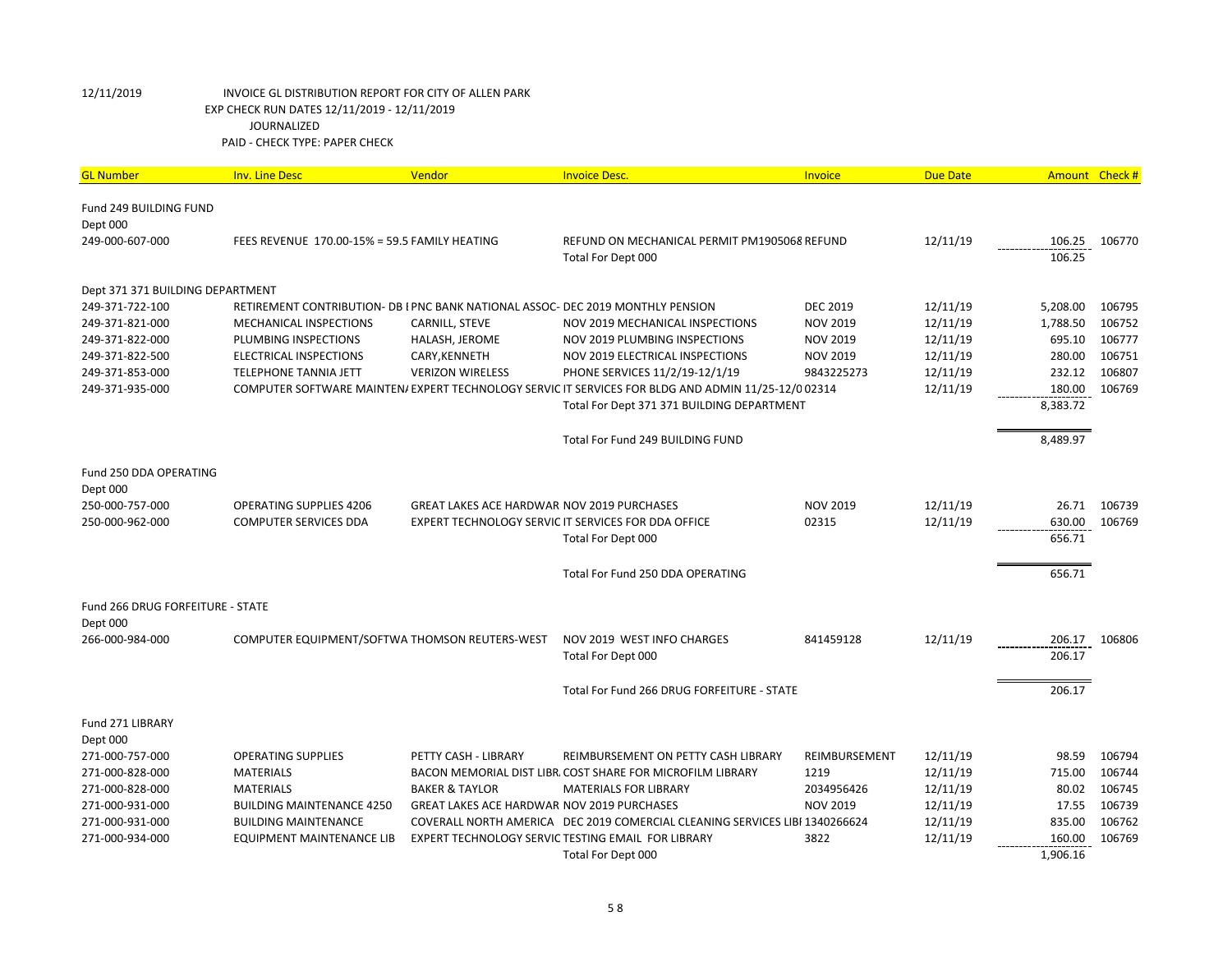| <b>GL Number</b>       | <b>Inv. Line Desc</b>                              | <b>Vendor</b>                                 | <b>Invoice Desc.</b>                                                             | Invoice             | <b>Due Date</b> | Amount Check # |        |
|------------------------|----------------------------------------------------|-----------------------------------------------|----------------------------------------------------------------------------------|---------------------|-----------------|----------------|--------|
|                        |                                                    |                                               | Total For Fund 271 LIBRARY                                                       |                     |                 | 1,906.16       |        |
| Fund 592 WATER & SEWER |                                                    |                                               |                                                                                  |                     |                 |                |        |
| Dept 600 WATER         |                                                    |                                               |                                                                                  |                     |                 |                |        |
| 592-600-745-400        | <b>METER MAINTENANCE</b>                           | CORE & MAIN LP                                | <b>PARTS</b>                                                                     | L535184             | 12/11/19        | 363.45         | 106814 |
| 592-600-745-400        | <b>METER MAINTENANCE</b>                           | CORE & MAIN LP                                | <b>PARTS</b>                                                                     | L535189             | 12/11/19        | 94.56          | 106814 |
| 592-600-748-000        | <b>HYDRANT MAINTENANCE</b>                         | <b>CORE &amp; MAIN LP</b>                     | <b>SUPPLIES</b>                                                                  | L514542             | 12/11/19        | 870.70         | 106760 |
| 592-600-873-000        | <b>MAIN MAINTENANCE 4200</b>                       |                                               | GREAT LAKES ACE HARDWAR NOV 2019 PURCHASES                                       | <b>NOV 2019</b>     | 12/11/19        | 72.03          | 106739 |
| 592-600-873-000        | <b>MAIN MAINTENANCE</b>                            | <b>CORE &amp; MAIN LP</b>                     | <b>PARTS</b>                                                                     | L549763             | 12/11/19        | 232.14         | 106760 |
| 592-600-873-000        | <b>MAIN MAINTENANCE</b>                            | CORE & MAIN LP                                | <b>PARTS</b>                                                                     | L557406             | 12/11/19        | 893.86         | 106760 |
| 592-600-873-000        | <b>MAIN MAINTENANCE</b>                            | JOHN D. OSBORNE TRUCKING SUPPLIES             |                                                                                  | 091457              | 12/11/19        | 530.61         | 106779 |
| 592-600-873-000        | <b>MAIN MAINTENANCE</b>                            | JOHN D. OSBORNE TRUCKING SUPPLIES             |                                                                                  | 091249              | 12/11/19        | 501.06         | 106779 |
| 592-600-873-000        | <b>MAIN MAINTENANCE</b>                            | JOHN D. OSBORNE TRUCKING SUPPLIES             |                                                                                  | 091518              | 12/11/19        | 529.31         | 106779 |
| 592-600-873-000        | <b>MAIN MAINTENANCE</b>                            | JOHN D. OSBORNE TRUCKING SUPPLIES             |                                                                                  | 091761              | 12/11/19        | 1,743.78       | 106779 |
| 592-600-873-000        | <b>MAIN MAINTENANCE</b>                            | JOHN D. OSBORNE TRUCKING SUPPLIES             |                                                                                  | 091798              | 12/11/19        | 1,062.08       | 106779 |
| 592-600-873-000        | <b>MAIN MAINTENANCE</b>                            | JOHN D. OSBORNE TRUCKING SUPPLIES             |                                                                                  | 091896              | 12/11/19        | 508.62         | 106779 |
| 592-600-873-000        | <b>MAIN MAINTENANCE</b>                            | JOHN D. OSBORNE TRUCKING SUPPLIES             |                                                                                  | 091979              | 12/11/19        | 517.13         | 106779 |
| 592-600-873-000        | <b>MAIN MAINTENANCE</b>                            | JOHN D. OSBORNE TRUCKING SUPPLIES             |                                                                                  | 092093              | 12/11/19        | 1,253.00       | 106779 |
| 592-600-873-000        | <b>MAIN MAINTENANCE</b>                            | JOHN D. OSBORNE TRUCKING SUPPLIES             |                                                                                  | 092269              | 12/11/19        | 523.32         | 106779 |
| 592-600-873-000        | <b>MAIN MAINTENANCE</b>                            | JOHN D. OSBORNE TRUCKING SUPPLIES             |                                                                                  | 061612              | 12/11/19        | 503.79         | 106779 |
| 592-600-873-000        | <b>MAIN MAINTENANCE</b>                            | JOHN D. OSBORNE TRUCKING SUPPLIES             |                                                                                  | 092382              | 12/11/19        | 512.93         | 106779 |
| 592-600-873-000        | <b>MAIN MAINTENANCE</b>                            | JOHN D. OSBORNE TRUCKING SUPPLIES             |                                                                                  | 091942              | 12/11/19        | 516.92         | 106779 |
| 592-600-873-000        | <b>MAIN MAINTENANCE</b>                            | MISS DIG SYSTEM, INC.                         | 2020 MISS DIG 811 ANNUAL MEMBERSHIP FEE 20200950                                 |                     | 12/11/19        | 1,924.00       | 106787 |
| 592-600-926-050        | PURCHASED WATER                                    |                                               | GREAT LAKES WATER AUTHO OCT 2019 WHOLESALE WATER                                 | <b>OCTWHOLESALE</b> | 12/11/19        | 194,016.51     | 106764 |
| 592-600-985-000        | <b>CAPITAL OUTLAY</b>                              | <b>KENNEDY INDUSTRIES</b>                     | AP 04 & AP 06 SINGER PRESSURE REDUCING 1C 614842                                 |                     | 12/11/19        | 27,930.00      | 106782 |
|                        |                                                    |                                               | Total For Dept 600 WATER                                                         |                     |                 | 235,099.80     |        |
| Dept 601 601 SEWER     |                                                    |                                               |                                                                                  |                     |                 |                |        |
| 592-601-712-000        | CLOTHING, CLEANING & TECH SKILI CINTAS CORP. #0721 |                                               | NOV 2019 WATER DEPT UNFORM SERVICES 11, 4035992549                               |                     | 12/11/19        | 58.92          | 106755 |
| 592-601-712-000        | CLOTHING, CLEANING & TECH SKILI CINTAS CORP. #0721 |                                               | NOV 2019 WATER UNIFORM SERV 11/6/19                                              | 4034344615          | 12/11/19        | 58.92          | 106755 |
| 592-601-712-000        | CLOTHING, CLEANING & TECH SKILI CINTAS CORP. #0721 |                                               | NOV 2019 WATER DEPT UNFORM SERV 11/13/ 4034919431                                |                     | 12/11/19        | 58.92          | 106755 |
| 592-601-712-000        | CLOTHING, CLEANING & TECH SKILI CINTAS CORP. #0721 |                                               | NOV 2019 WATER DEPT UNIFORM SERVICES 114035524354                                |                     | 12/11/19        | 58.92          | 106755 |
| 592-601-745-200        | <b>PAVEMENT REPAIRS</b>                            | SAVONE CEMENT, INC.                           | REMOVE & REPLACE PAVEMENT WITH MDOT 10317-442                                    |                     | 12/11/19        | 22,989.22      | 106798 |
| 592-601-745-300        | STORM/CB MAINTENANCE                               | SAVONE CEMENT, INC.                           | REMOVE AND REPLACE DRIVEWAY CRUSHED S' 10317-443                                 |                     | 12/11/19        | 21,026.20      | 106798 |
| 592-601-745-300        | STORM/CB MAINTENANCE                               | SAVONE CEMENT, INC.                           | REMOVE AND REPLACE DRIVEWAY LARME/KEP 10317-447                                  |                     | 12/11/19        | 12,256.80      | 106798 |
| 592-601-802-100        |                                                    |                                               | COMPUTER MAINTENANCE WATI EXPERT TECHNOLOGY SERVIC IT SERVICES FOR WATER AND DPW | 02316               | 12/11/19        | 315.00         | 106769 |
| 592-601-907-300        | <b>EXCESS FLOW- WAYNE COUNTY</b>                   | <b>DUWA</b>                                   | DEC 2019 FIXED EXCESS FLOW CHARGES                                               | 0000300579          | 12/11/19        | 68,579.00      | 106767 |
| 592-601-927-050        | SEWAGE DISPOSAL-GLWA                               |                                               | GREAT LAKES WATER AUTHO NOV 2019 SEWAGE CHARGES                                  | NOVSEWAGE           | 12/11/19        | 71,200.00      | 106766 |
| 592-601-927-100        | DETROIT POLLUTANTS                                 |                                               | <b>GREAT LAKES WATER AUTHO OCT 2019 POLLUTANT CHARGES</b>                        | <b>OCTPOLLUTANT</b> | 12/11/19        | 841.60         | 106765 |
| 592-601-939-100        | <b>VEHICLE MAINTENANCE</b>                         | <b>BAKER'S GAS &amp; WELDING SUI SUPPLIES</b> |                                                                                  | 09216652            | 12/11/19        | 26.77          | 106746 |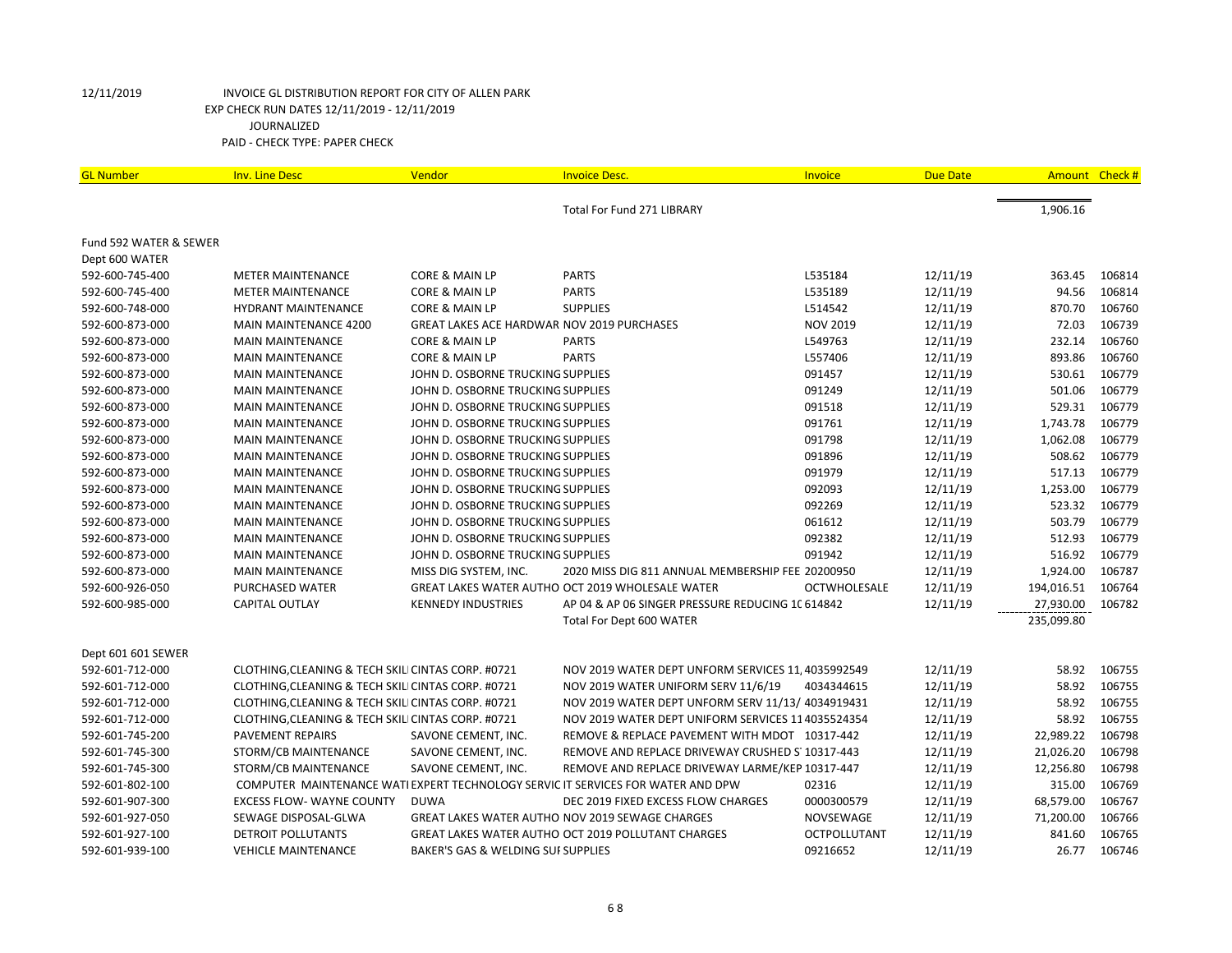| <b>GL Number</b>                    | <b>Inv. Line Desc</b>                                                          | Vendor                                     | <b>Invoice Desc.</b>                                            | Invoice                 | <b>Due Date</b> | Amount Check # |        |
|-------------------------------------|--------------------------------------------------------------------------------|--------------------------------------------|-----------------------------------------------------------------|-------------------------|-----------------|----------------|--------|
| 592-601-939-100                     | <b>VEHICLE MAINTENANCE</b>                                                     | THE SAFETY COMPANY LLC                     | <b>PARTS</b>                                                    | IN195764                | 12/11/19        | 503.65         | 106790 |
| 592-601-939-100                     | <b>VEHICLE MAINTENANCE</b>                                                     | THE SAFETY COMPANY LLC                     | <b>PARTS</b>                                                    | IN195852                | 12/11/19        | 1,625.21       | 106790 |
|                                     |                                                                                |                                            | Total For Dept 601 601 SEWER                                    |                         |                 | 199,599.13     |        |
| Dept 603 603 BASIN                  |                                                                                |                                            |                                                                 |                         |                 |                |        |
| 592-603-853-000                     | <b>TELEPHONE JOE MEEKINS</b>                                                   | <b>VERIZON WIRELESS</b>                    | PHONE SERVICES 11/2/19-12/1/19                                  | 9843225273              | 12/11/19        | 415.64         | 106807 |
| 592-603-931-000                     | <b>BUILDING MAINTENANCE 4244</b>                                               | GREAT LAKES ACE HARDWAR NOV 2019 PURCHASES |                                                                 | <b>NOV 2019</b>         | 12/11/19        | 38.03          | 106739 |
| 592-603-934-000                     | EQUIPMENT MAINTENANCE                                                          | <b>KENNEDY INDUSTRIES</b>                  | RENTENTION BASIN SANITARY FIELD SERVICE                         | 614675                  | 12/11/19        | 519.00         | 106782 |
| 592-603-934-000                     | EQUIPMENT MAINTENANCE                                                          | <b>KENNEDY INDUSTRIES</b>                  | RETENTION STN STORM FIELD SERVICE                               | 614789                  | 12/11/19        | 1,195.25       | 106782 |
|                                     |                                                                                |                                            | Total For Dept 603 603 BASIN                                    |                         |                 | 2,167.92       |        |
| Dept 604 ADMINISTRATION/DEBT        |                                                                                |                                            |                                                                 |                         |                 |                |        |
| 592-604-722-100                     | RETIREMENT CONTRIBUTION - W8 PNC BANK NATIONAL ASSOC- DEC 2019 MONTHLY PENSION |                                            |                                                                 | <b>DEC 2019</b>         | 12/11/19        | 6,978.00       | 106795 |
| 592-604-820-000                     | <b>ENGINEERING</b>                                                             | <b>BUCCILLI GROUP, LLC</b>                 | INSPECTION SERVICES UTILITY REPAIRS 11/19-13773                 |                         | 12/11/19        | 3,024.00       | 106750 |
|                                     |                                                                                |                                            | Total For Dept 604 ADMINISTRATION/DEBT                          |                         |                 | 10.002.00      |        |
|                                     |                                                                                |                                            | Total For Fund 592 WATER & SEWER                                |                         |                 | 446,868.85     |        |
| Fund 701 TRUST AND AGENCY           |                                                                                |                                            |                                                                 |                         |                 |                |        |
| Dept 000                            |                                                                                |                                            |                                                                 |                         |                 |                |        |
| 701-000-245-000                     | PARKS & RECREATION ESCROW                                                      | WYATT, SMONELLE                            | REFUND ON RECEIPT 21192                                         | <b>REFUND</b>           | 12/11/19        | 60.00          | 106813 |
| 701-000-245-000                     | PARKS & RECREATION ESCROW                                                      | WYATT, SMONELLE                            | REFUND ON RECEIPT 21191                                         | <b>REFUND</b>           | 12/11/19        | 60.00          | 106813 |
| 701-000-246-500                     | <b>ENGINEERING ESCROW</b>                                                      | <b>BUCCILLI GROUP, LLC</b>                 | INSPECTION SERVICES 11/18-11/23/19 190013 3774                  |                         | 12/11/19        | 972.00         | 106750 |
|                                     |                                                                                |                                            | Total For Dept 000                                              |                         |                 | 1,092.00       |        |
|                                     |                                                                                |                                            | Total For Fund 701 TRUST AND AGENCY                             |                         |                 | 1,092.00       |        |
| Fund 703 SCHOOL AND COUNTY TAX FUND |                                                                                |                                            |                                                                 |                         |                 |                |        |
| Dept 000                            |                                                                                |                                            |                                                                 |                         |                 |                |        |
| 703-000-225-009                     | DUE TO SCHOOLS OPERATING                                                       |                                            | ALLEN PARK PUBLIC SCHOOLS TAX DISTRIBUTION THRU 12/1/19         | TAX THRU 12/1/19        | 12/11/19        | 18,134.57      | 1699   |
| 703-000-236-000                     | DUE TO WAYNE CO.- RESA/ISD                                                     |                                            | WAYNE COUNTY TREASURER TAX DISTRIBUTION THRU 12/1/19            | TAX THRU 12/1/19        | 12/11/19        | 5,103.92       | 1721   |
| 703-000-240-000                     | DUE TO WAYNE CO. - S.E.T.                                                      |                                            | WAYNE COUNTY TREASURER TAX DISTRIBUTION THRU 12/1/19            | <b>TAX THRU 12/1/19</b> | 12/11/19        | 5,604.48       | 1721   |
| 703-000-241-000                     | DUE TO WAYNE CO.-OPERATING                                                     |                                            | WAYNE COUNTY TREASURER TAX DISTRIBUTION THRU 12/1/19            | <b>TAX THRU 12/1/19</b> | 12/11/19        | 5,275.93       | 1721   |
| 703-000-275-000                     | <b>REFUNDABLE TAXES</b>                                                        | MEDINA, VICTOR                             | 2019 Win Tax Refund 30 005 01 0496 000                          | 30005010496000          | 12/11/19        | 237.80         | 1700   |
| 703-000-275-000                     | <b>REFUNDABLE TAXES</b>                                                        | <b>IRVING, THOMAS</b>                      | 2019 Sum Tax Refund 30 016 06 0871 002                          | 30016060871002          | 12/11/19        | 583.81         | 1701   |
| 703-000-275-000                     | <b>REFUNDABLE TAXES</b>                                                        |                                            | CRAWFORD, JAMES A-ALISON 2019 Sum Tax Refund 30 016 01 0013 000 | 30016010013000          | 12/11/19        | 994.82         | 1702   |
| 703-000-275-000                     | <b>REFUNDABLE TAXES</b>                                                        | <b>FOLEY, GRANT</b>                        | 2019 Sum Tax Refund 30 015 03 0239 000                          | 30015030239000          | 12/11/19        | 784.57         | 1703   |
| 703-000-275-000                     | <b>REFUNDABLE TAXES</b>                                                        |                                            | MA SALUD COVARRUBIAS-AV 2019 Sum Tax Refund 30 004 01 0096 000  | 30004010096000          | 12/11/19        | 687.79         | 1704   |
| 703-000-275-000                     | <b>REFUNDABLE TAXES</b>                                                        | MCNAMARA, TIFFANY                          | 2019 Sum Tax Refund 30 008 03 0086 001                          | 30008030086001          | 12/11/19        | 755.72         | 1705   |
| 703-000-275-000                     | <b>REFUNDABLE TAXES</b>                                                        | MORANDINI, JESSE                           | 2019 Sum Tax Refund 30 009 01 0130 302                          | 30009010130302          | 12/11/19        | 922.33         | 1706   |
| 703-000-275-000                     | <b>REFUNDABLE TAXES</b>                                                        |                                            | WAUN, LAWRENCE-LILLIAN C 2019 Sum Tax Refund 30 009 04 0212 002 | 30009040212002          | 12/11/19        | 1,014.81       | 1707   |